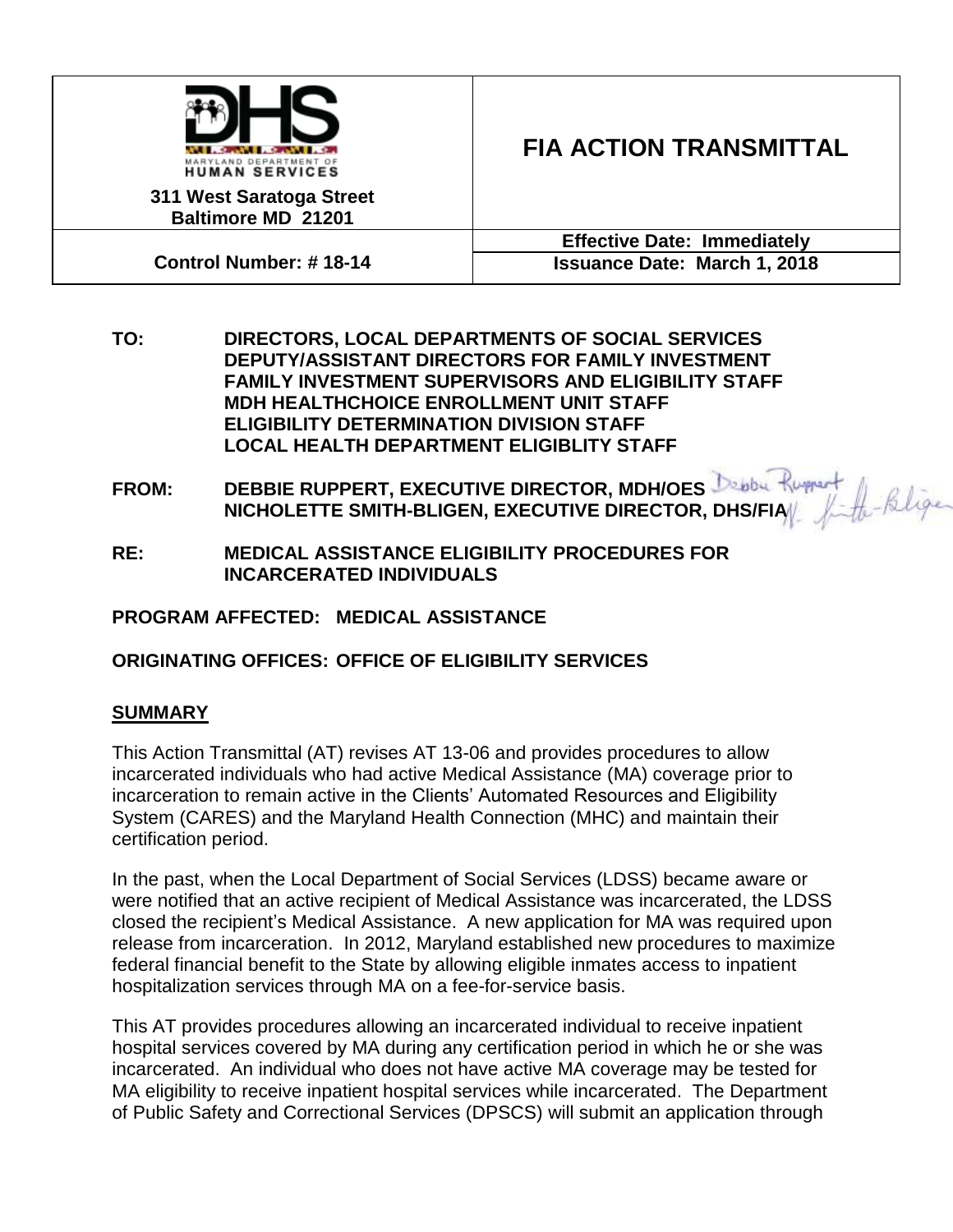the Maryland Health Connection (MHC) or to the LDSS on behalf of a hospitalized inmate who does not have MA. The Local Health Departments (LHDs) have established working procedures with the Local Detention Facilities in their jurisdictions to provide application assistance to pre-release individuals for continuity of care upon their release. This effort is focused on the MAGI population.

An individual is considered incarcerated when serving time for a criminal offense or confined involuntarily in State or Federal prisons, jails, detention facilities, or other penal facilities. The inpatient exception for incarcerated individuals includes admission to a hospital, nursing facility, juvenile psychiatric facility, or intermediate care facility. See COMAR 10.09.24.05-5A(2)(f).

## **Existing Policy Continuing in Effect**

In 1993, the Secretaries of the Department of Human Services (DHS) and the DPSCS signed an agreement to assist incarcerated individuals who are terminally or chronically ill, in filling out applications for FIA benefits and programs for pre-release. This process initiated through interaction between LDSS staff and DPSCS liaison prior to the inmates' release from incarceration remains unchanged. Refer to AT 05-33 Revised and IM 13- 07 Updated Prerelease Contact Lists.

Continue to follow existing policies and procedures when notified that an individual who is active for Family Investment programs **other than MA** has been incarcerated.

## **ACTION REQUIRED:**

#### **Local Department of Social Services Responsibilities**

- A. When the LDSS receives notification that an active MA recipient has been incarcerated, the case manager:
	- Narrates in CARES or Adds Case Comments in MHC to the existing information for the active MA case;
	- Follows existing policies and procedures for other applicable Family Investment programs, including updating the individual's address; and,
	- Leaves the incarcerated individual as an active member in CARES on the MA case for the remainder of the certification period. In MHC, the case may autorenew.
- B. When the LDSS receives verification that the recipient has been released from incarceration during an active certification period of Medical Assistance, the case manager:
	- Narrates in CARES or Adds Case Comments in MHC to the existing information for the active MA case;
	- Follows existing policies and procedures for other applicable Family Investment programs;
	- Leaves the released individual as an active member on the MA case for the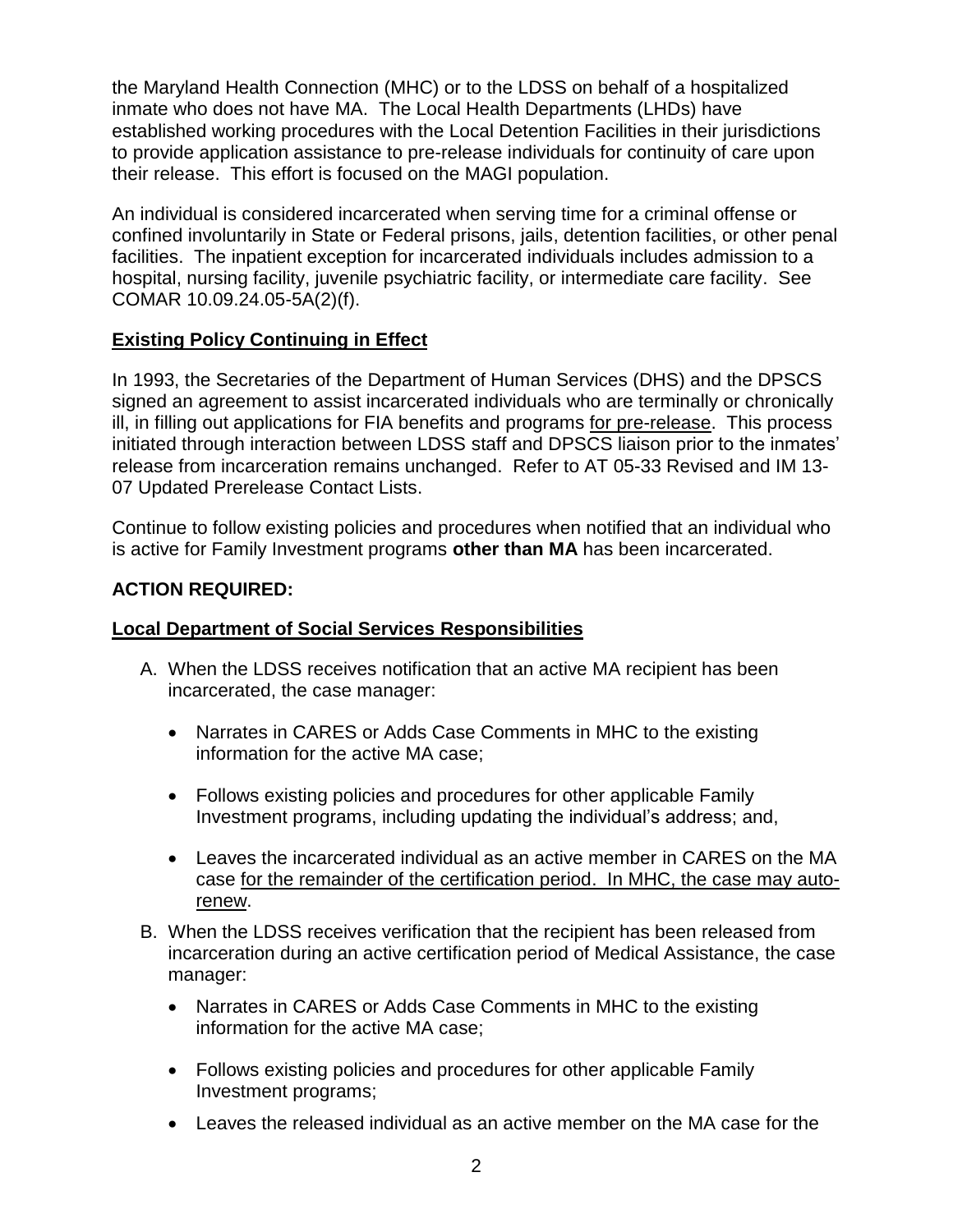remainder of the active certification period/subject to auto renewal; and

- Notifies the MDH HealthChoice Enrollment Unit of the release through a dedicated email account at [mdh.hcenrollment@maryland.gov.](mailto:dhmh.mdh.hcenrollment@maryland.gov) Insert the word "**Incarceration**" in the Subject line.
- C. When DPSCS sends an application to the LDSS on behalf of an incarcerated non-MAGI individual who does not have an active MA certification period and who has been hospitalized or is eligible for pre-release, the case manager:
	- Follows existing pre-release procedures in CARES for non-MAGI individuals transitioning to re-entry;
	- Narrates the information and pends the MA case on CARES;
	- Follows existing policies and procedures for other applicable Family Investment programs;
	- Determines MA eligibility appropriately in the correct coverage group following established policies and procedures;
	- Leaves the incarcerated individual as an active MA recipient for the established certification period; and,
	- Notifies DPSCS of the eligibility decision.
- D. When DPSCS notifies the LDSS that an incarcerated MAGI individual who does not have an active MA certification period is receiving inpatient hospital services and is not eligible for pre-release, the case manager:
	- Refers the DPSCS representative (or the DPSCS co-pay case manager as appropriate) to the MHC website [\(www.marylandhealthconnection.gov\)](http://www.marylandhealthconnection.gov/) to complete the online application process;
	- Adds Case Comments in MHC to indicate that the individual is incarcerated and requires inpatient services once notified by the DPSCS representative that the online application process is completed; and,
	- Leaves the incarcerated individual as an active MA recipient subject to autorenewal.
- E. An individual who contests an MHC denial for APTC based on inaccurate incarcerated status can contact MHBE Consolidated Service Center at 1-855- 642-8572 (TTY: 1-855-642-8573). When MHC notifies the local department that a previously incarcerated individual has received a false incarceration determination from MHC, the case manager:
	- Directs the previously incarcerated individual to appear in person with a photo identification and provide one of the following documents:
		- a. Official release papers from the institution,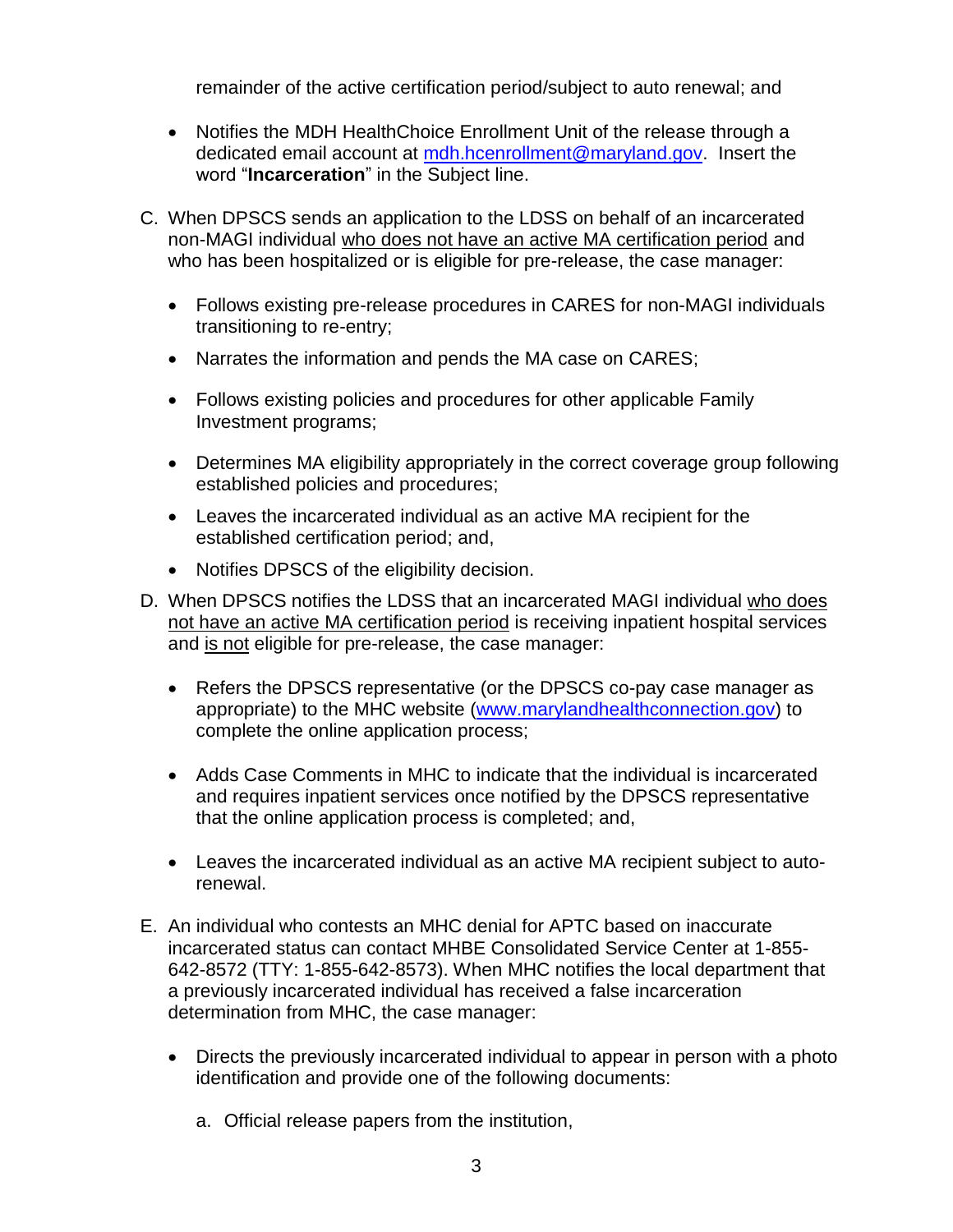- b. Document(s) showing active employment or evidence that they live in the community, such as pay stubs or a lease/utility bill from the last 60 days, or
- c. A [signed affidavit \(PDF\)](https://www.marylandhealthconnection.gov/wp-content/uploads/2014/12/Affidavit_Incarceration.pdf) attesting either to not being incarcerated or to being in a public institution for a temporary period pending other arrangements appropriate to his or her needs.
- The LDSS, LHD or local Connector Entity
	- a. Uploads the documents to MHC, or
	- b. Mails the documents, with a cover sheet, to the following address:

Maryland Health Connection P.O. Box 2160 Manchester, CT 06045

#### *Important Reminder:*

*The Medical Assistance eligibility certification period is established based upon the consideration period, not the period of inpatient hospitalization.*

#### **MDH Eligibility Determination Unit (EDD) Responsibilities**

- A. When EDD receives notification that an active MA recipient has been incarcerated, the case manager:
	- Narrates in CARES or Adds Case Comments in MHC to the existing information for the active MA case;
	- Updates Screen 8 on MMIS as appropriate for Waiver recipients; and
	- Leaves the incarcerated individual as an active member in CARES on the MA case for the remainder of the certification period. In MHC, the case may autorenew.
- B. When EDD receives verification that the recipient has been released from incarceration during an active certification period of Medical Assistance, the case manager:
	- Narrates in CARES or Adds Case Comments in MHC to the existing information for the active MA case;
	- Updates Screen 8 on MMIS as appropriate for Waiver recipients;
	- Leaves the released individual as an active member on the MA case for the remainder of the active certification period/subject to auto renewal; and
	- Notifies the MDH HealthChoice Enrollment Unit of the release through a dedicated email account at [mdh.hcenrollment@maryland.gov.](mailto:mdh.hcenrollment@maryland.gov) Insert **Incarceration** in the Subject line.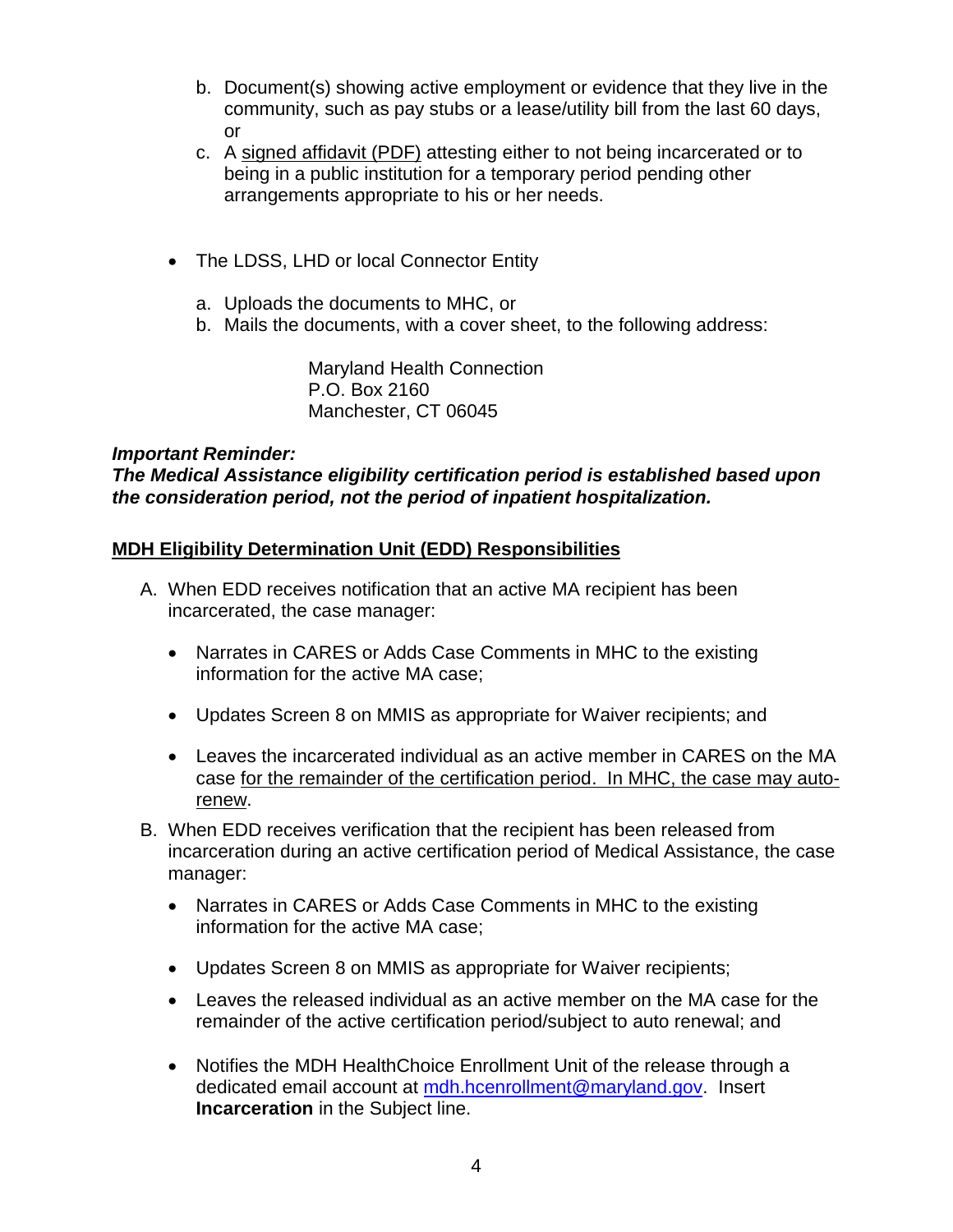# **MDH HealthChoice Enrollment Unit Responsibilities**

When MDH receives a report from DPSCS of incarcerated individuals, MDH will change an active Medical Assistance case to fee-for-service pay status on MMIS based on the DPSCS match. The MMIS Dis-enroll Reason (**Disenrol Rsn**) field on Screen 9 will be changed to reflect **B4** and the Dis-enroll Source (**Disenrol Src**) field will be changed to reflect **I**. (An inmate in CARES will stay active for the remainder of the certification period, while an MHC case will auto renew.)

Please note: MDH does not receive an automated notification when the recipient is released. The MDH HealthChoice Enrollment Unit is notified by the recipient, a case manager, an MCO, or other departments within MDH that the recipient has been released and would like to be enrolled in an MCO. If the recipient has been released within 120 days of being disenrolled from the MCO, the recipient will be reenrolled back into the previous MCO ten (10) days in the future. Otherwise, the recipient will receive an MCT span on Screen 9 to choose an MCO and will receive a notice to enroll into an MCO if the recipient resides in a MAGI coverage group or will receive an enrollment packet in the mail if the recipient resides in a non-MAGI coverage group. The B4/I disenrollment codes will remain on the previous enrollment span to indicate why the recipient was previously disenrolled.

## **Department of Public Safety and Correctional Services Responsibilities**

When inmates are hospitalized, DPSCS checks the Recipient Eligibility Verification System for current MA eligibility. If an individual does not have active MA, but DPSCS determines him or her to be potentially eligible, DPSCS and its subcontractors:

- Assist the hospitalized inmate with completing the application for MA through the MAGI or non-MAGI process; and
- Supply the following minimum information for application:
	- $\checkmark$  Name and phone number of the DPSCS Inmate Liaison assigned to the case,
	- $\checkmark$  Address of the DPSCS office,
	- $\checkmark$  Verification of Social Security number,
	- $\checkmark$  Verification of income, if applicable,
	- $\checkmark$  Verification of resources such as bank accounts, life insurance, etc., if applicable, and
	- $\checkmark$  Verification that applications for all potential benefits have been made.

## **Family Investment Administration Responsibilities**

FIA provides DPSCS with DHS/FIA applications, online application portal link,and forms